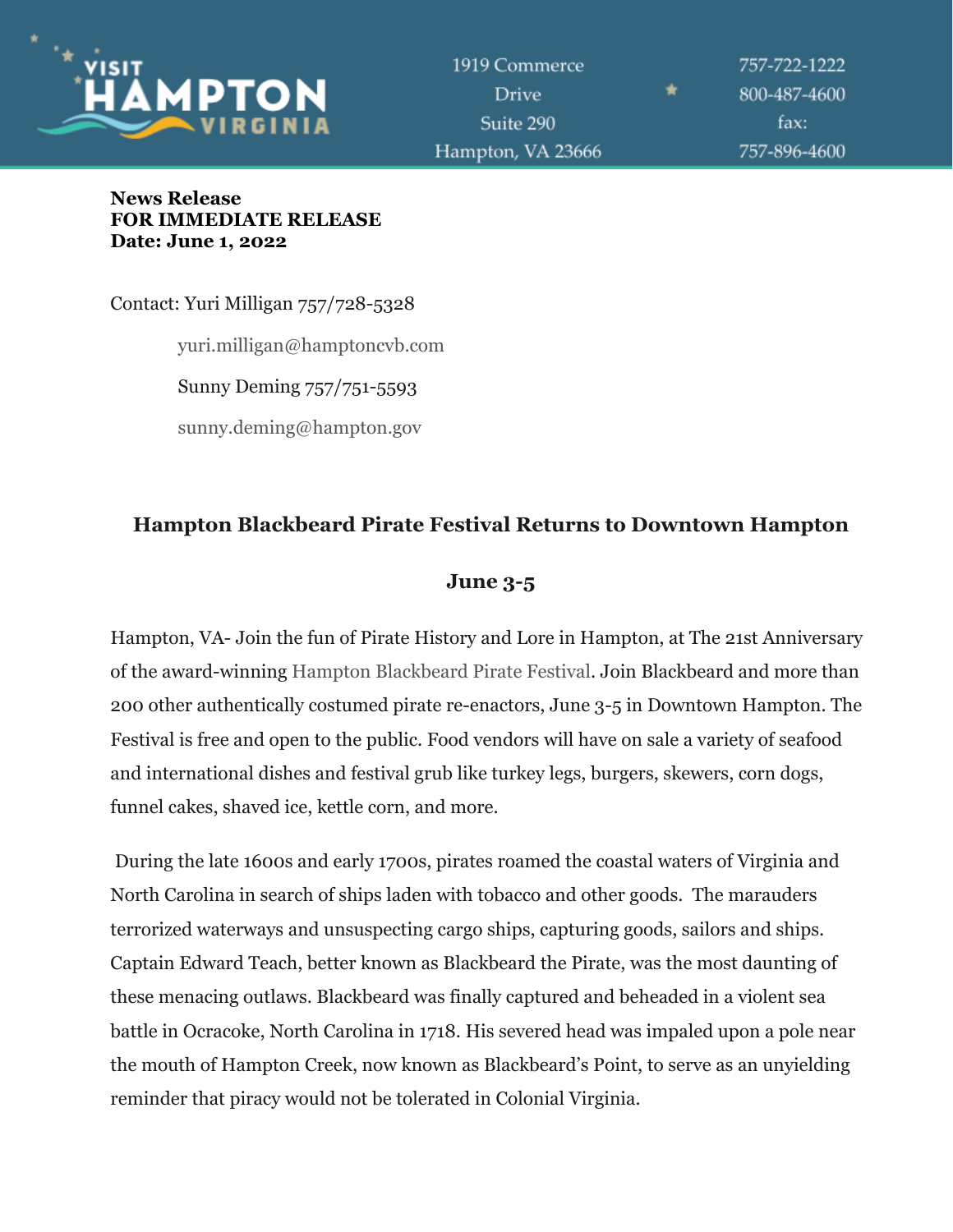The festival events include:

#### **Pirate's Parlay Friday, June 3, 6 p.m. — 8 p.m. Mill Point Park, 100 Eaton St, Hampton, VA**

Start hobnobbing with the Pirates on Friday night, June 3 at The Pirate's Parlay in the encampment at Mill Point Park on Eaton Street from 6 p.m. — 8 p.m. in Downtown Hampton. Wear your finest piratical attire for this free evening of dancing outdoors to the sounds of Clan MacCool, and hear tales of bounty hunting and folklore as you sit alongside pirates outside their temporary, humble camping quarters.

#### **Blackbeard's Pirate Encampment Saturday, June 4, 10 a.m. — 10 p.m. Sunday, June 5, 12 noon — 6 p.m. Mill Point Park, 100 Eaton St, Hampton, VA and Downtown Hampton Waterfront**

On Saturday, June 4 and Sunday, June 5 continue your Pirate experience on the Downtown Hampton Waterfront. Explore Blackbeard's Pirate Encampment at Mill Point Park with living history interpreters teaching the skills of the sailor of the 1700s. Guests have the opportunity to learn how to use a cutlass, load a cannon, or sing a sea chantey at the Bunch of Grapes Tavern Stage. On Saturday, June 4 Blackbeard's Block Party, across from Mill Point Park, with musical guest The Tiki Bar Band playing from 7 p.m. — 10:30 p.m. Also on June 4, there will be the **Blackbeard Pirate Festival fireworks display at 9 p.m.** over the Hampton River.

Pirate entertainment this year includes:

- The Rusty Cutlass
- The Brigands
- Chaste Treasure
- Clan MacCool Band
- Field Musick Virginia Fife and Drum Corps
- Fins and Seashells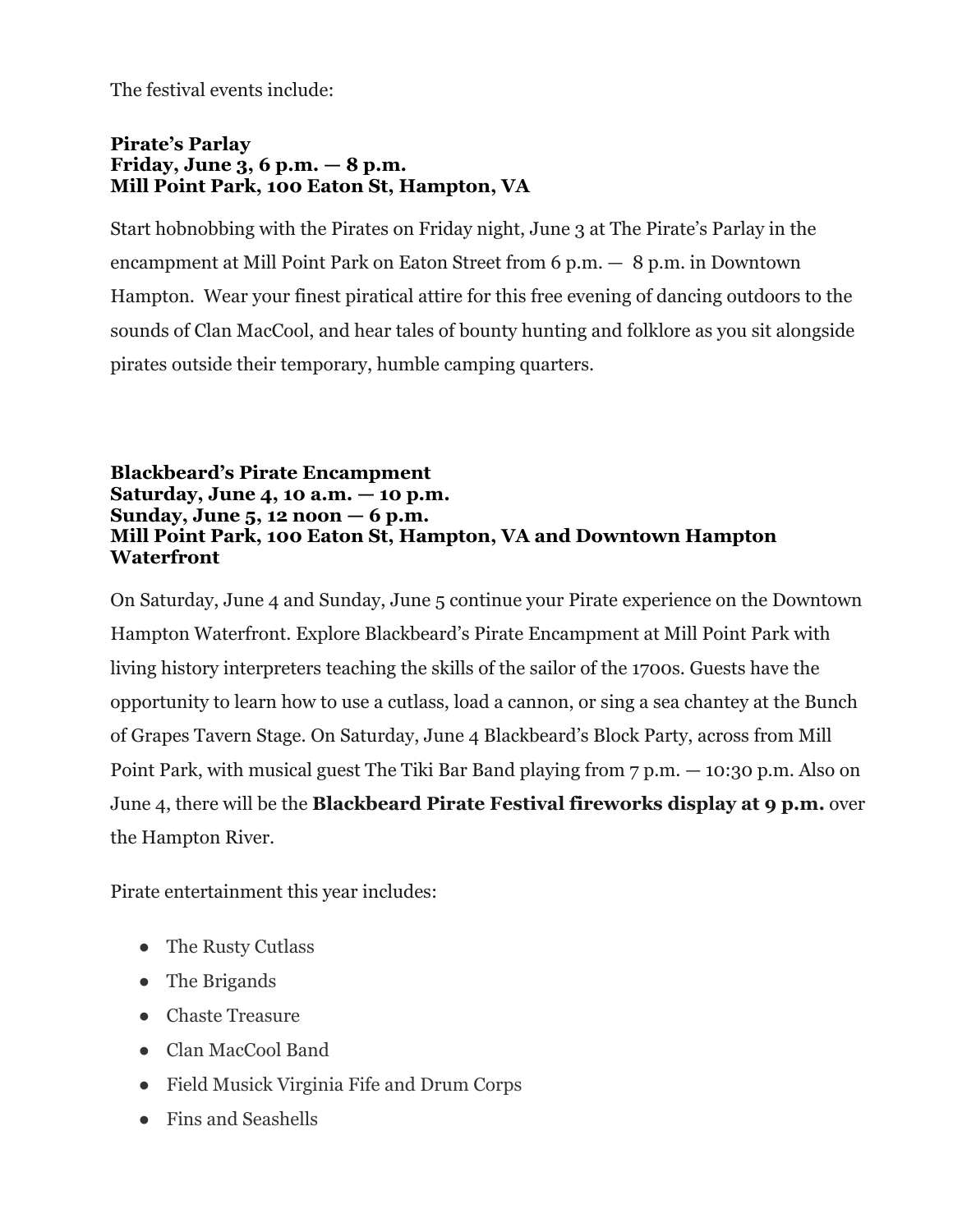- The Natterjacks
- The Press Gang
- Captain Slackbeard & Cutthroatcrew
- Captain Jack Sparrow and Elizabeth Swann
- Circus Siren Entertainment Mermaids

### **Blackbeard Festival Pirate Lectures Saturday, June 4, 2 p.m. — 4 p.m. St. John's Church, 100 W. Queens Way, Hampton, VA**

On June 4 from 2 p.m. to 4 p.m., scholars Dr. Jamie Goodall, author of "Pirates of the Chesapeake Bay: From the Colonial Era to the Oyster Wars" and Jeremy Moss, author of "The Life and Tryals of the Gentleman Pirate." Major Stede Bonnet, will offer free lectures at St. John's Church, sponsored by the Hampton History Museum. The Museum will also hold its annual Steam Punk Show on June 4 from 10 a.m. to 5 p.m., and on June 5 from 1 p.m. to 5 p.m.

For information on dock space during the Blackbeard Festival please, contact marinas located in the Downtown Hampton area, including the Hampton Public Piers (757/727-1276), Customs House Marina (757/636-7772), Bluewater Marina (757/723-6774), and Sunset Boating Center (757/722-3325).

For more information on the Festival or other Hampton events and programs, contact the Hampton Visitor Center at (757) 727-1102, or the Hampton 311 Citizen Contact Center at (757) 727-8311 or visit [blackbeardfestival.com](http://www.blackbeardfestival.com/).

###

Partially bordered by the Hampton Roads harbor and Chesapeake Bay, Hampton, with the 344,000 sq. ft. Hampton Roads Convention Center and the award-winning Hampton Coliseum, is located in the center of Coastal Virginia and the Hampton Roads metropolitan area. Hampton is the site of America's first continuous English-speaking settlement, the site of the first arrival of Africans in English North America, and is home to such visitor attractions as the Virginia Air & Space Science Center, Fort Monroe National Monument,